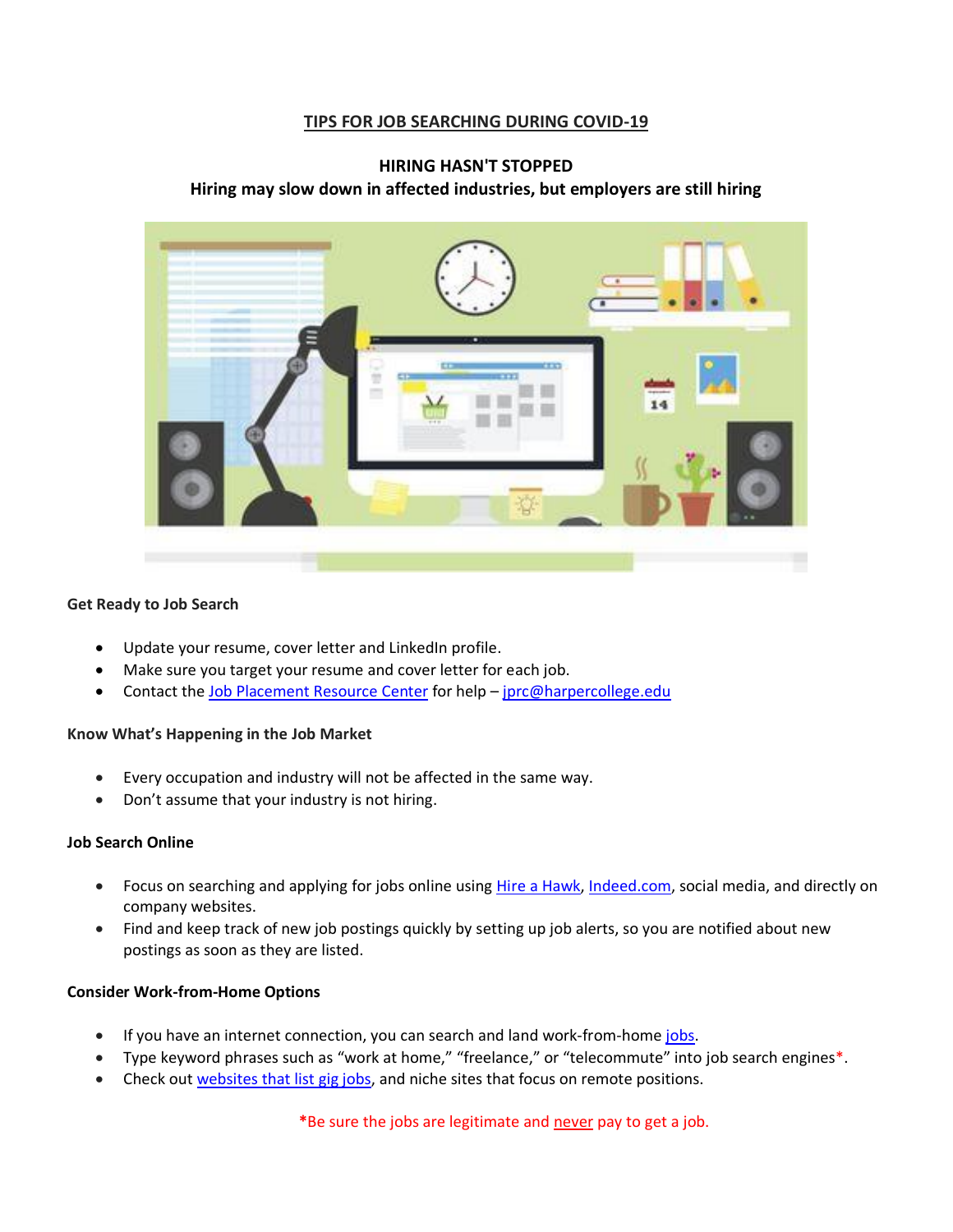### **Offer Solutions**

- Show the hiring manager that you've got what it takes to help the company succeed.
- If you can do your job from home, you may have a better chance than ever of getting a hiring manager's attention.
- If you have experience telecommuting, this would be good to mention on your resume.

#### **Practice So You'll Ace the Interview**

- Be sure that [you're prepared for video interviews](https://www.thebalancecareers.com/tips-for-a-successful-video-job-interview-2061348). Use [Big Interview](https://harpercollege.biginterview.com/) and practice interviewing via camera.
- If you've never video interviewed, there's a bit of a learning curve.

#### **Network**

- Use LinkedIn, Facebook groups, and other social networks.
- Practice one of the most important concepts of networking: if you want people to help you later, be willing to help them right now.

#### **Upgrade Your Skills**

• There are many opportunities to work on your skillset online and many other sites where you can learn new [skills.](https://www.thebalancesmb.com/websites-learn-new-skills-1200627)

#### **Be Understanding and Show You Care**

- If you're not hearing back on jobs as quickly as you'd like, be patient and kind to hiring managers and your networking connections.
- The hiring process may be longer and different from what you're used to, but you'll get there.
- When you do, take the time to [thank everyone](https://www.thebalancecareers.com/sample-thank-you-notes-and-email-messages-2064015) everyone who helped with your job search.

Source: <https://www.thebalancecareers.com/how-to-handle-a-job-search-during-a-pandemic-4799787>

# **Company Links to Job Information and Applications**

### **Grocery Stores & Pharmacies**

**[Costco](https://www.costco.com/jobs.html)** [Aldi](https://careers.aldi.us/?utm_campaign=tmp&utm_medium=careers&utm_source=aldius) [Wal-Mart](https://careers.walmart.com/results?q=&page=1&sort=rank&expand=department,brand,type,rate&jobCareerArea=all) [CVS](https://jobs.cvshealth.com/Accelerated-Hiring?prefilters=none&CloudSearchLocation=none&CloudSearchValue=none) **[Walgreens](https://jobs.walgreens.com/career-areas-overview)** [Jewel](https://www.albertsonscompanies.com/careers/jewel-osco-careers.html)

[Mariano's](https://jobs.kroger.com/key/marianos-careers.html) [Amazon](https://www.amazondelivers.jobs/?cmpid=PRPRLC0780H6) [Trader Joe's](https://www.traderjoes.com/careers)